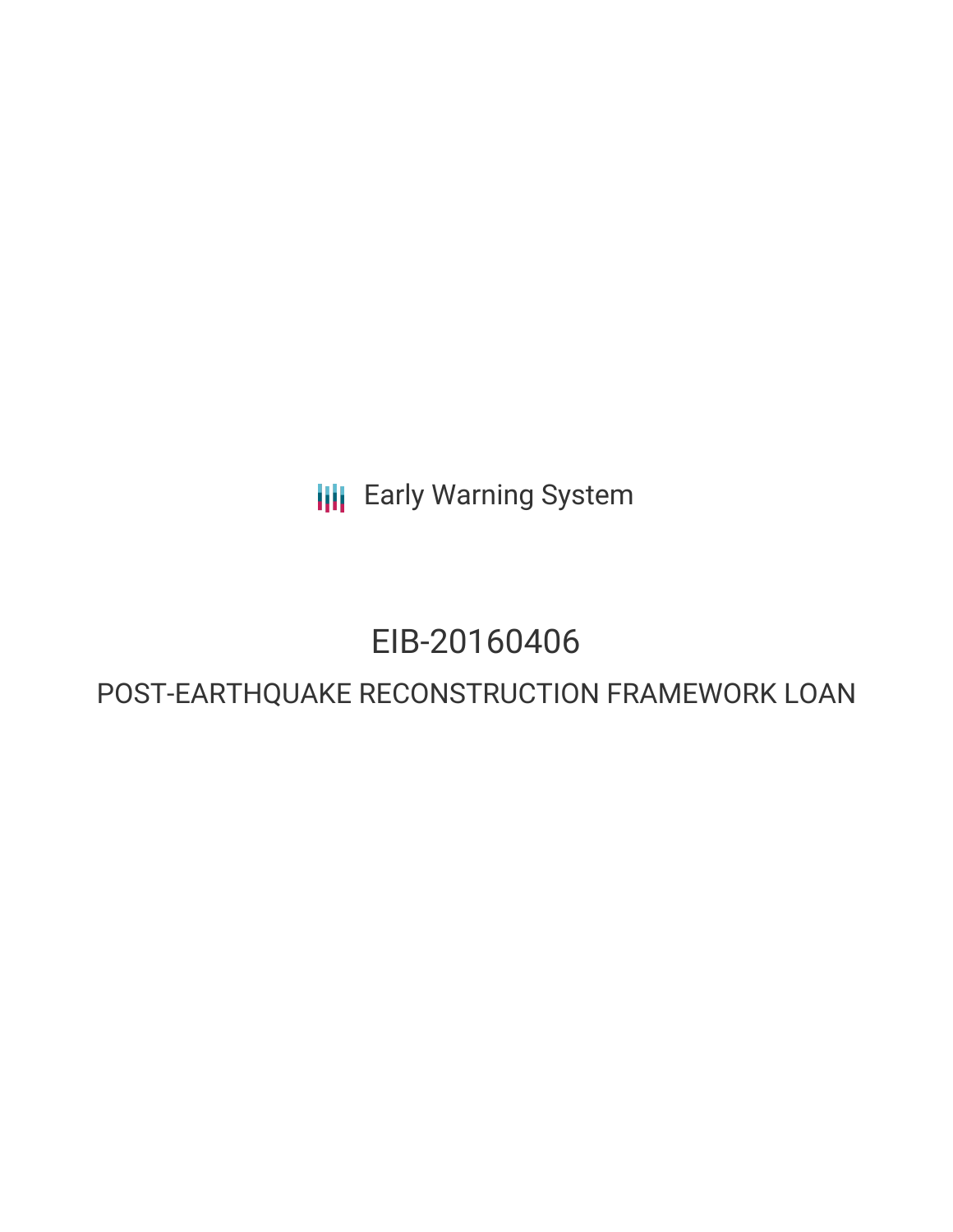#### **Quick Facts**

| <b>Countries</b>               | Ecuador                                            |
|--------------------------------|----------------------------------------------------|
| <b>Specific Location</b>       | Manabi                                             |
| <b>Financial Institutions</b>  | European Investment Bank (EIB)                     |
| <b>Status</b>                  | Approved                                           |
| <b>Bank Risk Rating</b>        | U                                                  |
| <b>Voting Date</b>             | 2016-11-17                                         |
| <b>Borrower</b>                | Government of Ecuador                              |
| <b>Sectors</b>                 | Construction, Infrastructure, Water and Sanitation |
| <b>Investment Type(s)</b>      | Loan                                               |
| <b>Investment Amount (USD)</b> | \$175.00 million                                   |
| <b>Project Cost (USD)</b>      | \$175.00 million                                   |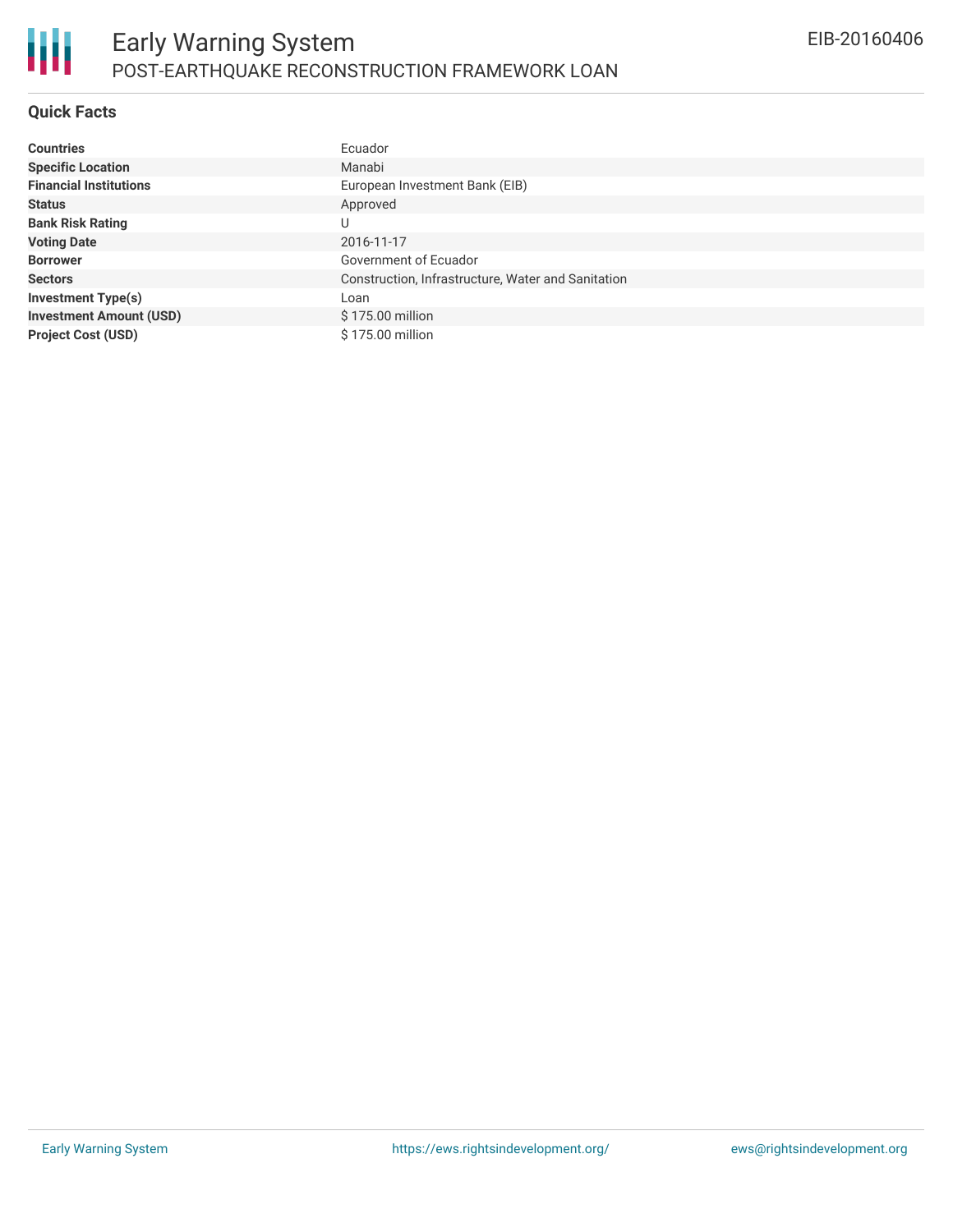

#### **Project Description**

The multi-sector framework loan will support the integrated rehabilitation and reconstruction of the province of Manabi, particularly on the sub-region of Portoviejo, which is one of the regions most affected by the recent earthquake The proposed project is a framework loan to finance reconstruction of small scale, multi sector damaged infrastructure investments to cope with the consequences of the 2016 Ecuador earthquake in the sectors and areas such as: (i) rehabilitation and/or reconstruction of public buildings under proper anti-seismic and energy efficiency standards (regional and municipal buildings and social infrastructure such as schools, health centers, hospitals, social centers and other relevant buildings); (ii) recovery and reestablishment of water supply and sanitation, including network repairs, captation, pumping stations, treatment plants; (iii) recovery and reestablishment of energy supply, including grid repairs and substations; (iv) recovery and reestablishment of public telecommunication networks; (v) recovery of local and regional roads damaged by the earthquake (vi) repair and refurbishment of markets and other community buildings; and (vii) other relevant actions to be determined.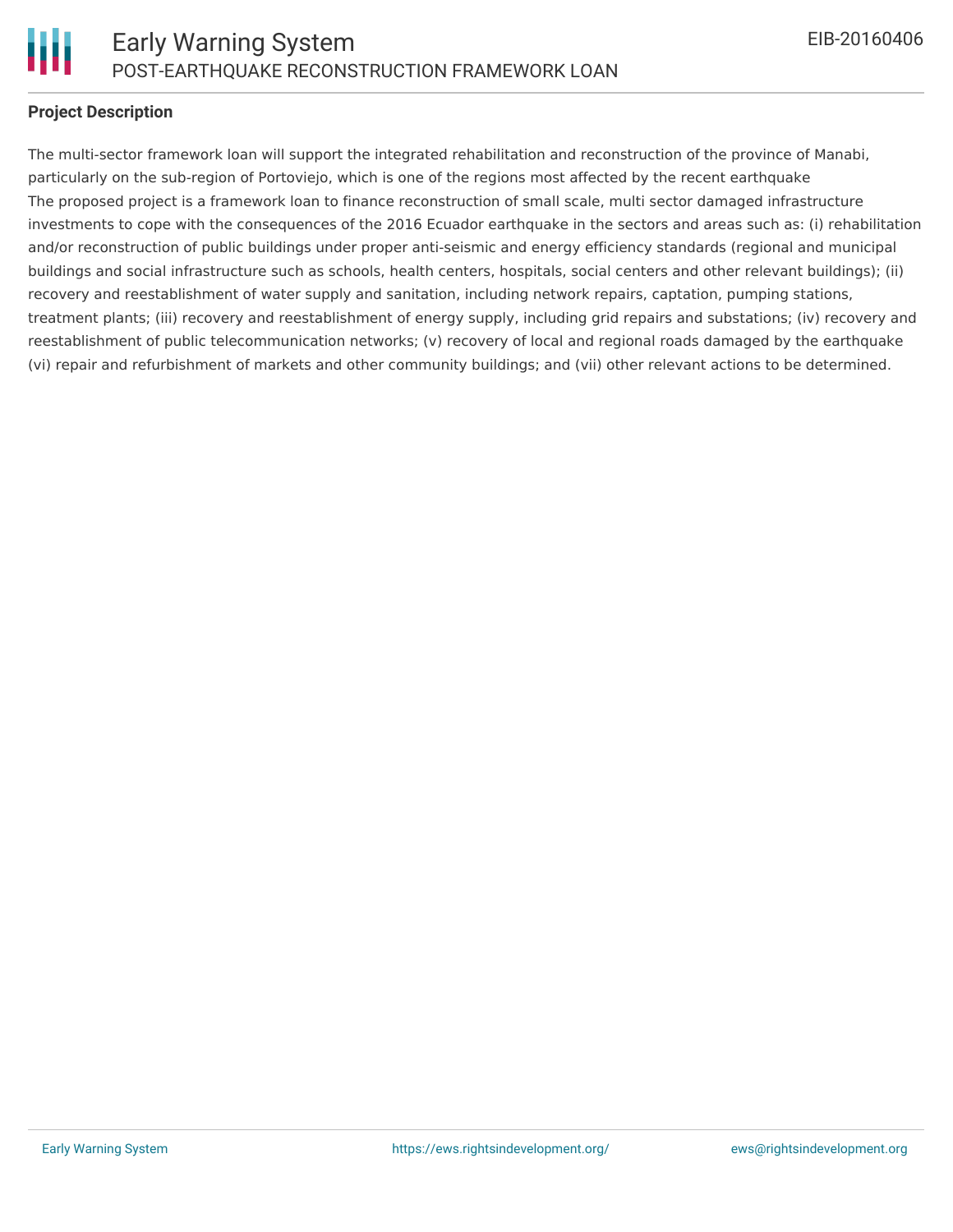# 冊

## Early Warning System POST-EARTHQUAKE RECONSTRUCTION FRAMEWORK LOAN

#### **Investment Description**

European Investment Bank (EIB)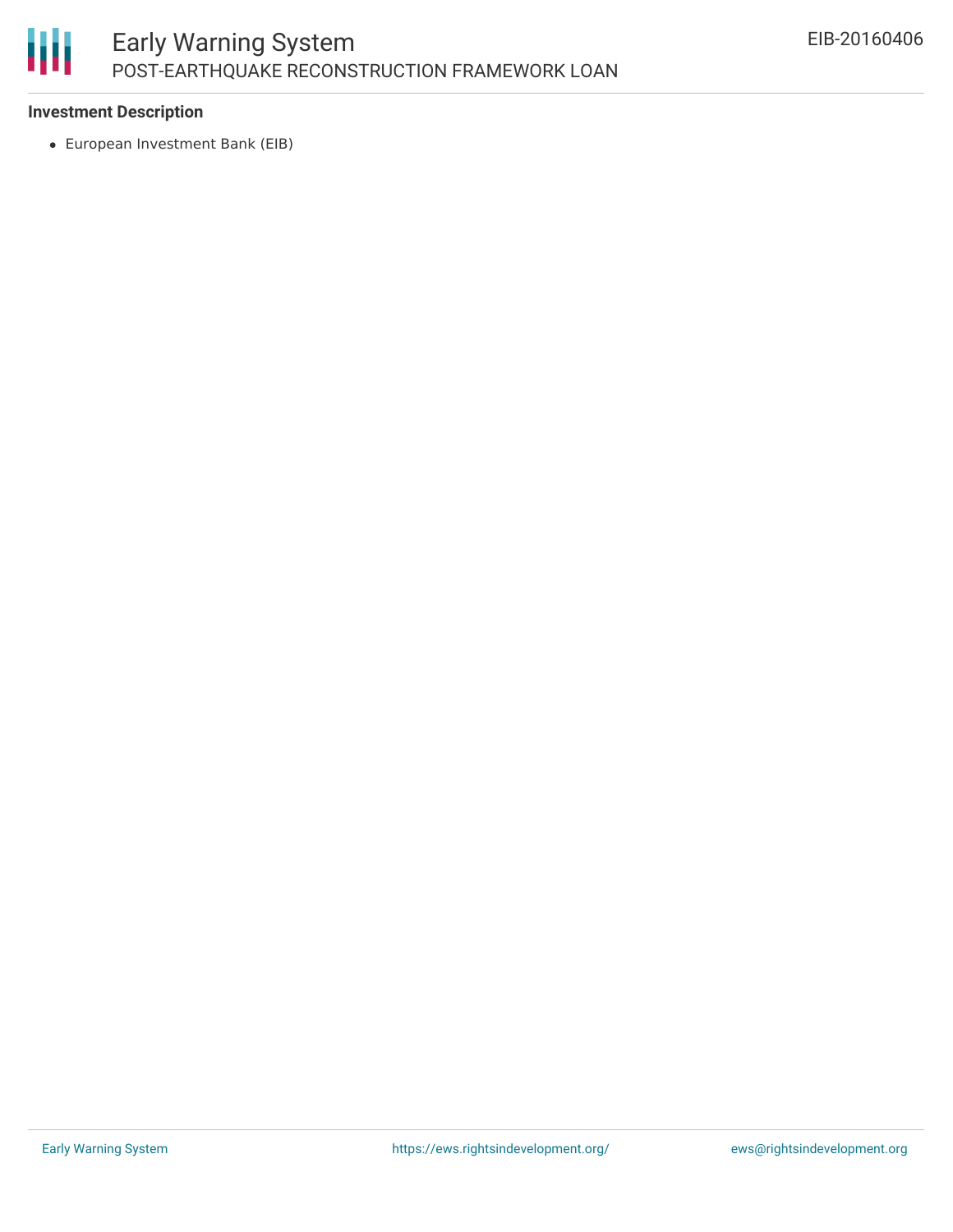#### **Contact Information**

#### ACCOUNTABILITY MECHANISM OF EIB

The EIB Complaints Mechanism is designed to facilitate and handle complaints against the EIB by individuals, organizations or corporations affected by EIB activities. When exercising the right to lodge a complaint against the EIB, any member of the public has access to a two-tier procedure, one internal - the Complaints Mechanism Office - and one external - the European Ombudsman. A complaint can be lodged via a written communication addressed to the Secretary General of the EIB, via email to the dedicated email address complaints@eib.org, by completing the online complaint form available at the following address: http://www.eib.org/complaints/form, via fax or delivered directly to the EIB Complaints Mechanism Division, any EIB local representation office or any EIB staff. For further details, check: http://www.eib.org/attachments/strategies/complaints\_mechanism\_policy\_en.pdf

When dissatisfied with a complaint to the EIB Complaints Mechanism, citizens can then turn towards the European Ombudsman. A memorandum of Understanding has been signed between the EIB and the European Ombudsman establishes that citizens (even outside of the EU if the Ombudsman finds their complaint justified) can turn towards the Ombudsman on issues related to 'maladministration' by the EIB. Note that before going to the Ombudsman, an attempt must be made to resolve the case by contacting the EIB. In addition, the complaint must be made within two years of the date when the facts on which your complaint is based became known to you. You can write to the Ombudsman in any of the languages of the European Union. Additional details, including filing requirements and complaint forms, are available at: http://www.ombudsman.europa.eu/atyourservice/interactiveguide.faces